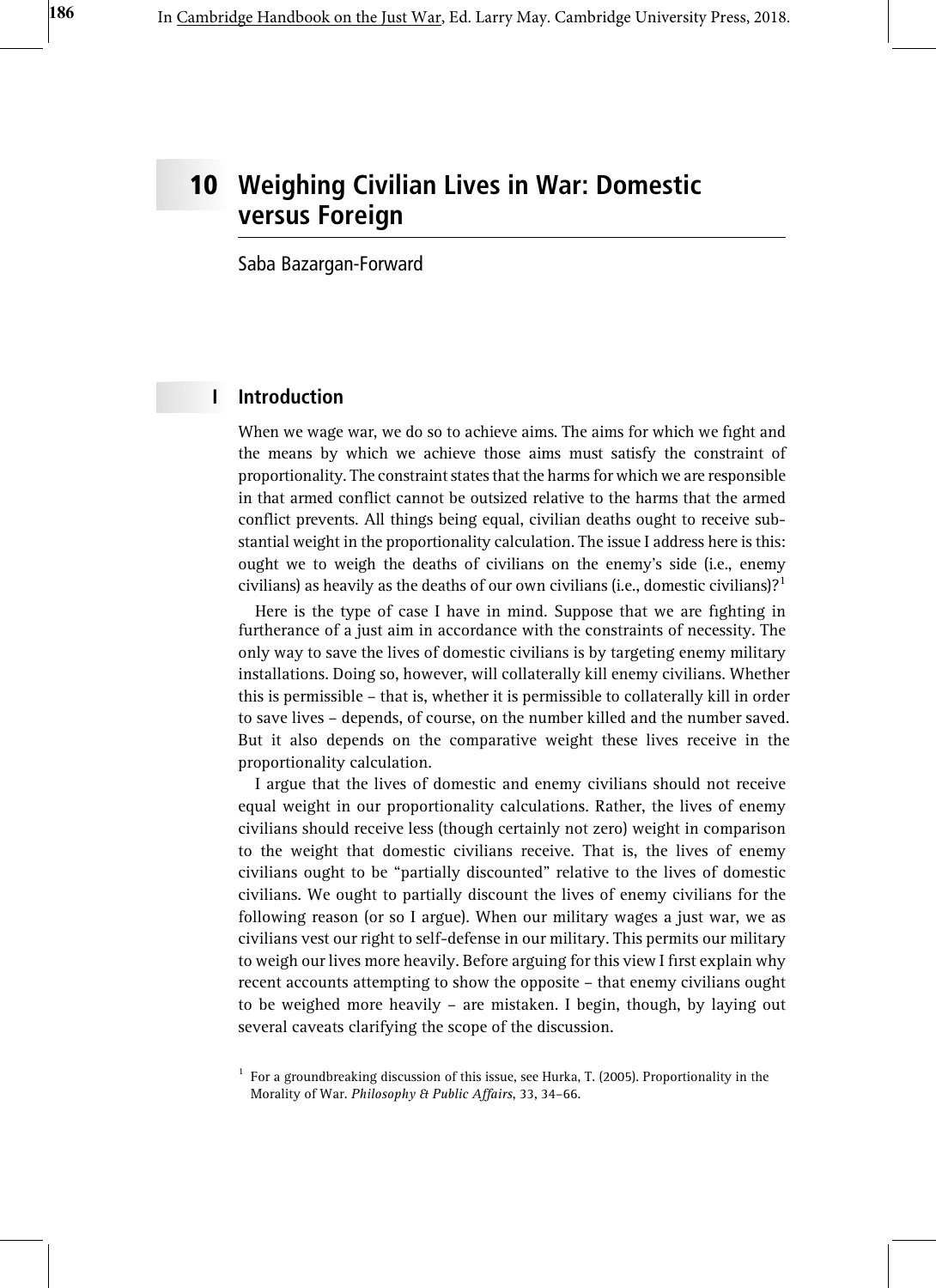### II Caveats

First, I only consider cases in which we are warring in furtherance of a just aim satisfying the constraint of necessity. This assumption might seem overly restrictive, but there are good reasons to adopt it. The issue I am addressing here is how heavily we should comparatively weigh the deaths of enemy civilians versus domestic civilians when calculating whether a military act or aim satisfies the proportionality constraint. If the war we are fighting is unnecessary for achieving the aim in question, then military violence aiming at protecting domestic civilians will unavoidably fail to satisfy the necessity constraint as well, since there is by hypothesis a peaceful way to achieve that end: by ceasing to aggress against the enemy. Indeed, we are morally required to cease hostilities because, by hypothesis, the war we are fighting is unjust. Since in such cases we already know that engaging in military violence as a means to saving domestic civilians is unjust on the grounds that it fails the necessity constraint, determining whether it also fails to satisfy the constraint of proportionality is largely otiose. For this reason I restrict my discussion of weighing civilian lives to cases in which we are warring in furtherance of a just aim in accordance with the necessity constraint.

Second – and as a corollary of the first – I only consider cases in which our adversary is engaging in military violence in furtherance of an unjust aim or, alternatively, in furtherance of a just aim unjustly. After all, if the adversary were acting in furtherance of a just aim justly, resisting it would be unjust, in which case attempting to ascertain whether doing so violates proportionality would again be otiose.

Third, I assume that our aim in undertaking military violence is either to save civilian lives on our side or to secure some equally weighty interest<sup>2</sup> – and that doing so does not substantially promote any other unjust aims. More specifically, either (1) there are no such unjust aims or (2) there are unjust aims but the pursuit of the just aim does not substantially contribute to (nor is it substantially contributed by) the pursuit of the unjust aim. This assumption is largely to keep the discussion tractable.

### III Beneficiary's Burden Principle

Some have argued (correctly, in my view) that standards for imposing risks on enemy civilians ought in general to be more stringent than the standards for imposing risks on domestic civilians.<sup>3</sup> Specifically, in cases where (1) imposing a risk is necessary to bring about a substantial benefit and (2) the benefits

 $2\degree$  The sovereignty of a legitimate state might qualify as such as a good. See Fabre, C. and Lazar, S. (eds.) (2014). The Morality of Defensive War. Oxford: Oxford University Press.

<sup>&</sup>lt;sup>3</sup> McMahan, J. (2009). *Killing in War*. New York: Oxford University Press, pp. 74-75, 215.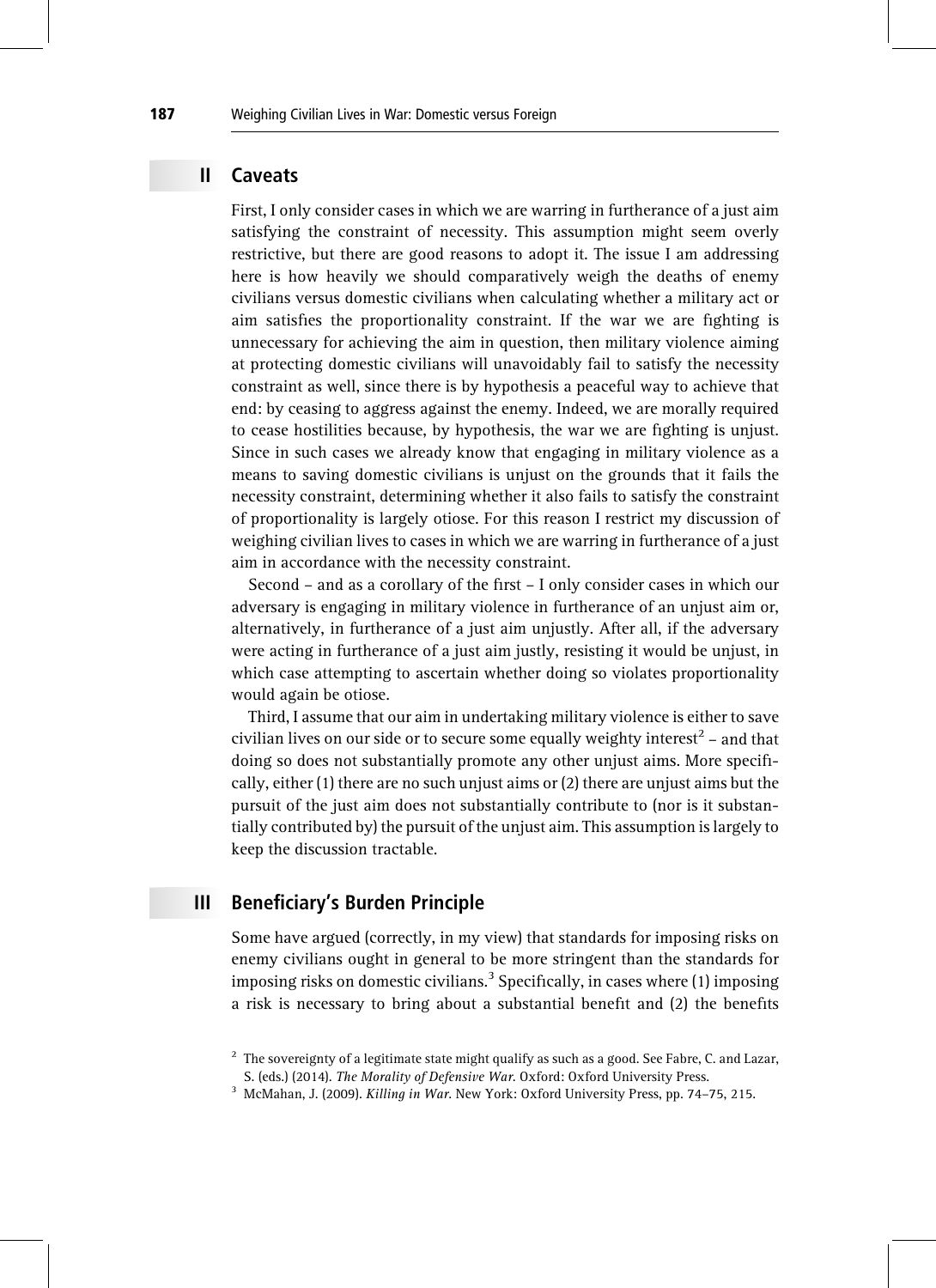accrue to domestic civilians, it is worse to impose that risk on enemy civilians than it is to impose that risk on domestic civilians.

To see why this is so, consider the following case. Suppose we are constructing a massive power plant (either a hydroelectric dam or a nuclear power plant) that will benefit all domestic civilians in the region. There is a small but nontrivial chance of a catastrophic malfunction causing massive destruction. Still, for any given domestic civilian she is better off (in the evidence-relative sense $^4$ ) with the power plant. There are, though, two ways to build the power plant. One method will channel the destruction in the event of a catastrophic malfunction toward the domestic civilian population. The other method will channel the destruction away from the domestic population and toward the people of a bordering country. Both will result in roughly the same harm. Given that one of the two methods must be chosen, we ought to choose the first. It is worse for the potential costs of a benefit to be imposed on those to whom that benefit is not expected to accrue than on those who are antecedently expected to benefit. The standard of risk imposition in a case such as this applies more stringently to the foreign population because they are not expected to benefit from the risk-imposing activity.

How does this result apply to warfare? It suggests that we can gamble with the lives of domestic civilians in ways that we cannot with enemy civilians when the benefits of winning the gamble accrue solely to the domestic civilians.

Suppose, then, that a domestic civilian population resides along the border of a country with which we are at war. That population is at risk of enemy bombardment. We can cripple the enemy's ability to do so by destroying one of two enemy military installations. We are in a position to choose either. One of the installations is close to our border; destroying it risks collateral harm to the very same civilians who are threatened by enemy bombardment. The other is near enemy civilians; destroying it risks collateral harm to them. Suppose further that, despite the collateral harms that will result when we target the enemy installation, any given domestic civilian in that area is nonetheless made better off (in the evidence-relative sense) should we target that installation than if we do nothing, given the otherwise imminent threat of enemy bombardment. It is morally better, then, to target the military installation near our own border because for either choice the expected benefits accrue solely to our civilians – not theirs. And it is unfair to shift the costs of that benefit to those who are not expected to be made better off by that benefit.

As in the power plant example, there are asymmetric standards of riskimposition between war and domestic civilian life. It is worse to impose risks on enemy civilians given that it is solely domestic civilians who are expected to enjoy the benefit of imposing that risk. Let us call this the

<sup>4</sup> Parfit, D. (2011). On What Matters. Oxford: Oxford University Press, pp. 150–51, n. 18.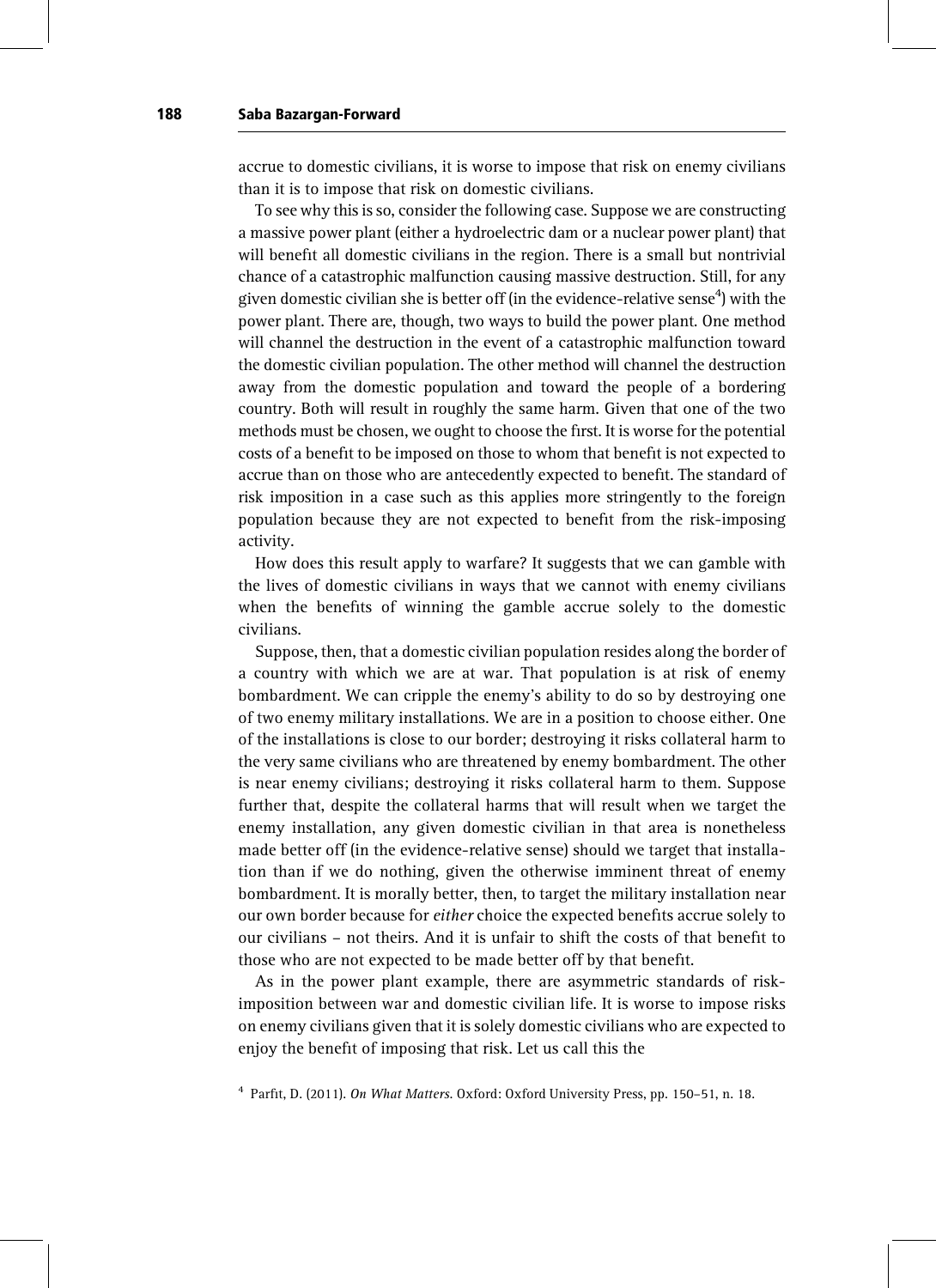#### Beneficiary's Burden Principle

When a beneficial event carries unavoidable risks and when we can choose where those risks will fall, it is worse to impose those risks on the individuals who are not beneficiaries of that event than to it is to impose those risks on those who are indeed beneficiaries of that event.

This principle, even if correct, will rarely militate in favor of granting extra weight to the lives of enemy civilians. Notably, it does not apply to cases in which we have to decide between imposing a risk on enemy civilians and accepting a risk to our own – the very sort of case we began with. Such a case is not one in which we have reason to decide who bears the costs of an expected benefit accruing to our civilians. Rather, it is simply a case of deciding where a harm should fall. So even if we are correct in thinking that there are asymmetric standards of risk-imposition in cases where the benefits of that risk accrue asymmetrically, this claim simply does not help adjudicate between options when we have to decide whether to cause harm to enemy civilians or allow harm to befall our own.

To the extent that the Beneficiary's Burden Principle does indeed apply to war, it will tend to do so in favor of partially discounting the lives of enemy civilians when we wage a just war, in that the enemy civilians will receive comparatively less weight in the calculation of proportionality than domestic civilians will. This is because civilians often benefit from the military as an institution – it provides defense against foreign aggression. Of course, it is not always the case that the people derive a net benefit from their military. Exceptions include all-too-common instances in which the military is used to enforce the oppressive policies of their government thereby subjugating the people it is tasked with protecting. But I focus, for the moment, on cases in which the people benefit from the protection their military provides. In such cases, forming and maintaining a formidable military force carries with it a risk – the risk that the institution will morally malfunction by impermissibly aggressing rather than defending. When that risk manifests – when a country's military unjustly aggresses – the civilians who have so far benefited from the protection that military force provides have a duty to see to it as far as they can that the costs of this protection are not imposed on those who are not beneficiaries of that protection.<sup>5</sup> This is just an application of the Beneficiary's Burden Principle.

Of course, when a country goes to war unjustly, civilians are typically ill situated to shift the costs of that aggression away from the civilians of the country against which their military is aggressing. Doing so will often involve insurmountable coordination problems. But the country against whom their military is aggressing is in a position to vicariously discharge that duty by

 $5$  Jeff McMahan makes this sort of argument in Killing in War, pp. 74–75, 215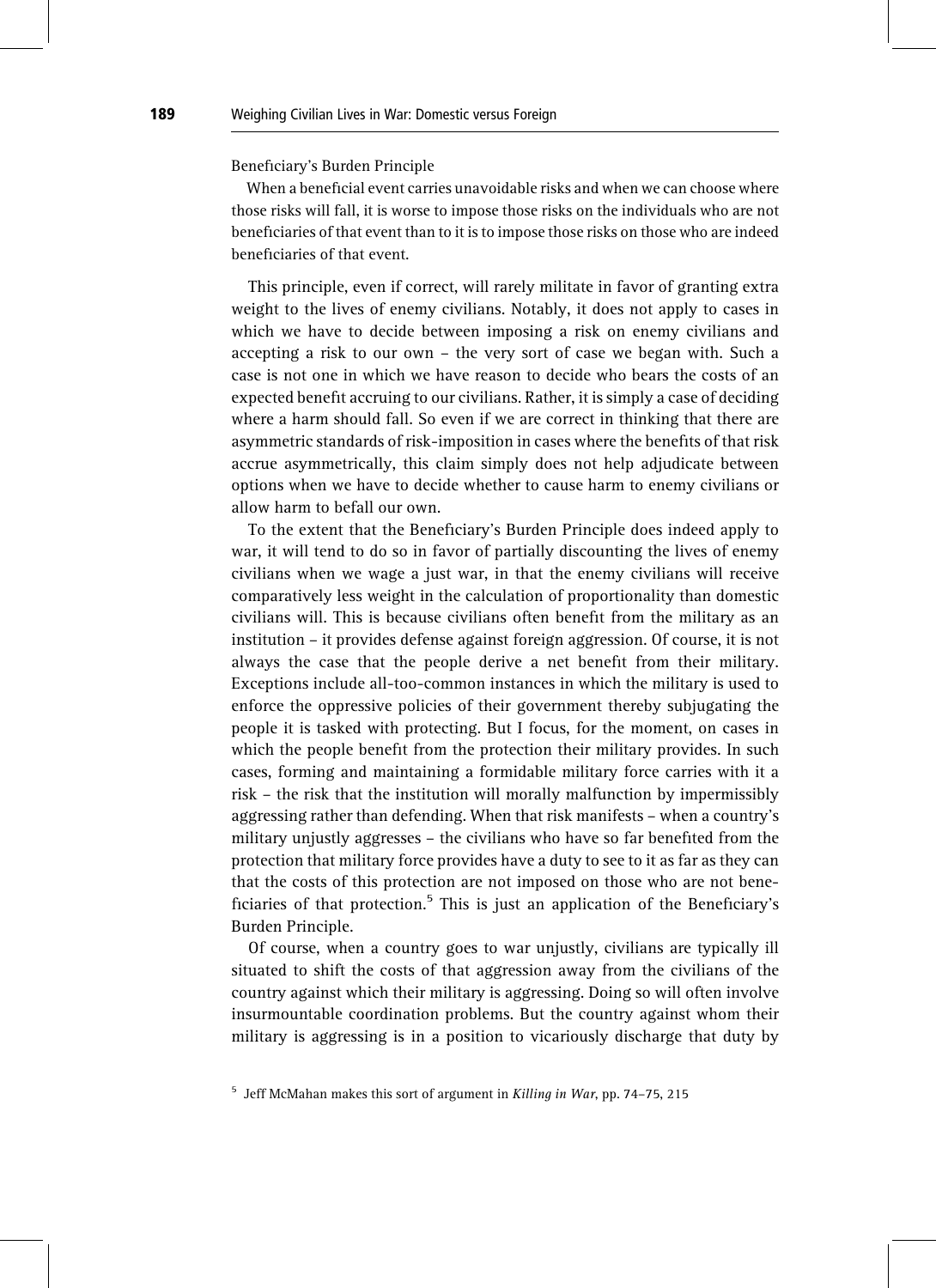partially discounting the lives of enemy civilians in cases where doing so will save the lives of domestic civilians. This is precisely the sort of case we started off with. By doing so, our military effectively does for enemy civilians what they are otherwise morally required to do but cannot: namely, shift the costs of their morally malfunctioning military away from the civilians of the country against which their military is aggressing, and back toward those who have up until now benefited from the protection that military affords. By partially discounting the lives of enemy civilians in cases where doing so saves the lives of domestic civilians, we effectively enforce the application of the Beneficiary's Burden Principle.

An upshot is that to the extent the Beneficiary's Burden Principle is relevant to warfare, it militates in favor of weighing the lives of enemy civilians less than the lives of domestic civilians. In this way, forming and maintaining a military is like building a beneficial but risky power plant; if the risk manifests, the costs should go to those who have benefited so far. They should not be shifted to those who have not.

This being said, a "principle of efficiency" might overwhelm the principle of fairness underlying the Beneficiary's Burden Principle. Suppose that if the costs of the malfunctioning benefit are shifted to third parties, those costs would lessen in that either (1) the number of victims would increase but the amount each suffers would be much smaller or (2) the total amount of harm would decrease. In these cases, the totality of reasons might require that we shift the costs to third parties. But in deciding whether to do so, the unfairness of that option receives its due weight, even if it is outweighed. In this way, the Beneficiary's Burden Principle is still operative even in cases where it makes sense to shift the costs of the benefit to third parties.

One might raise an objection, though, about what counts as benefiting from the military. Suppose that an adventuristic government has authorized its military to engage in numerous unjust conflicts over the past few decades. This might be burdensome to the country's own population in two ways.

First, fighting numerous unjust wars will divert state funds that might have gone to public welfare. Suppose this makes the people worse off than they would have been if their country had not waged these numerous unjust wars. It might seem, then, that the Beneficiary's Burden does not apply in the way I have suggested because the people do not in fact benefit from their military. But this does not follow. The relevant counterfactual by which to determine whether the people benefit from the military is not one in which the military does not wage unjust wars, but rather one in which the military does not exist. It is not unreasonable to conclude that a military that diverts funds toward unjust wars is still better for the people of that country compared to the absence of a military altogether, especially if that country has aggressive neighbors. So long as the people are made better off all things considered relative to the absence of the military, they count as beneficiaries, and thus they have a duty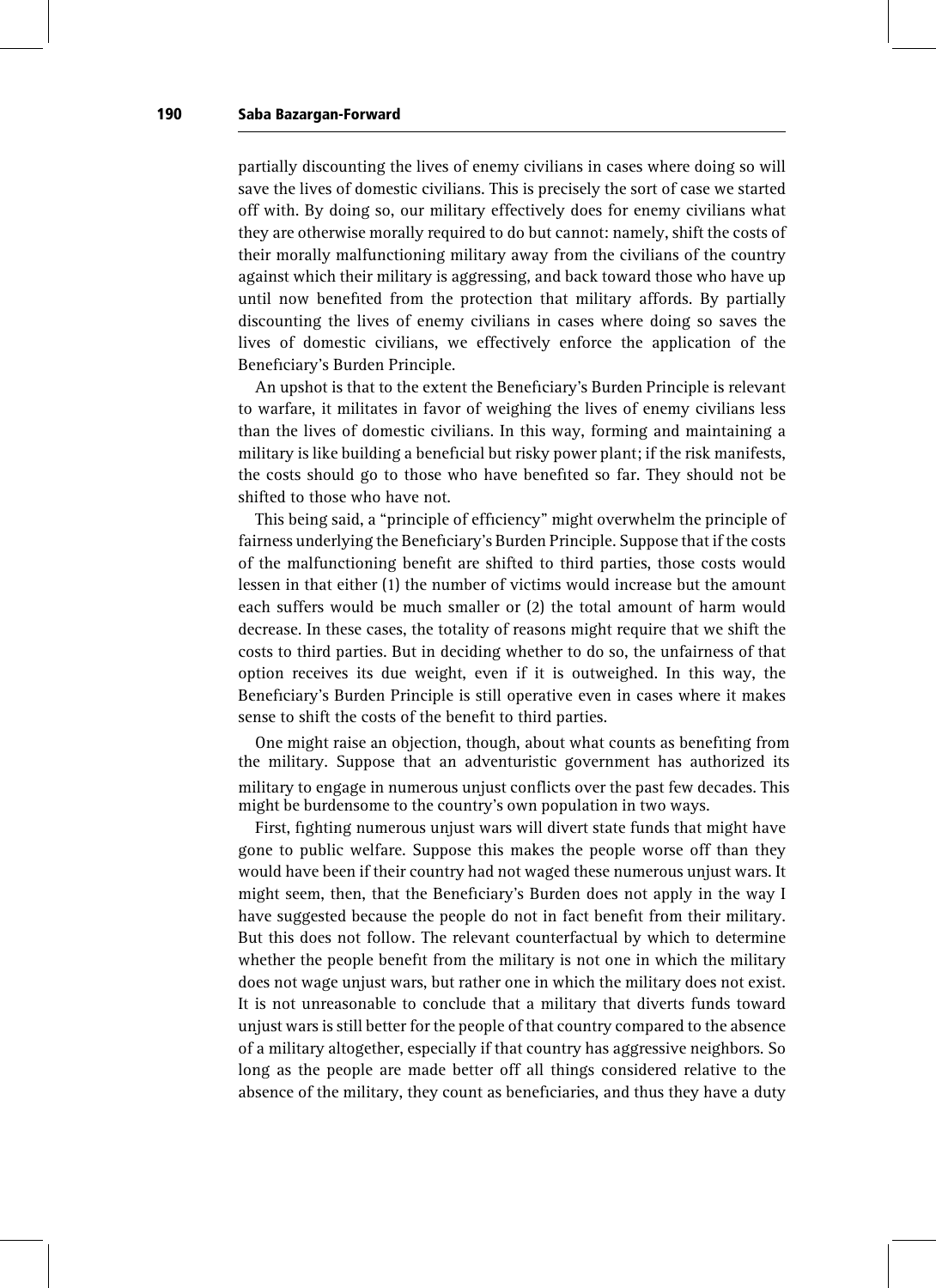to absorb some of the costs of that benefit; a failure to do so unfairly shifts that cost to third parties. Accordingly, the victims of their country's unjust aggression can – within limits – permissibly weigh enemy civilians less than domestic civilians in the proportionality calculation where doing so saves the lives of domestic civilians.

But there is another more direct way the people might be made worse off when their government wages unjust wars – they might be maimed, killed, or otherwise immiserated. When a large enough portion of the population suffers in this way, the Beneficiary's Burden Principle does not apply in that it does not permit us to discount the lives of enemy civilians when we are waging a just defensive war against their country. Doing so has a high chance of discounting the lives of those who have not relevantly benefited from their military. In such a case, we have no duty to vicariously discharge on their behalf – specifically, no duty to prevent imposing the costs of their morally malfunctioning military on third parties. This accords, I believe, with intuitions in this case: the enemy civilians have already paid the price of their country's unjust military adventurism. Partially discounting their lives would overburden them.

A result is that the application of the Beneficiary's Burden Principle is highly contingent. In the just wars we wage where enemy civilians have up until now benefited from their military, we are permitted to partially discount the weight their lives receive in the proportionality calculation when doing so is necessary to save lives on our side. This permission is derived from a permission to vicariously discharge a duty that they have to refrain from shifting the cost of their morally malfunctioning military onto third parties. But determining whether the enemy civilians have in fact benefited, and the degree to which they have done so (which might impact the degree of risk they are required to absorb) is empirically difficult.

There, is, though, a more reliable basis for thinking that we are permitted to partially discount the lives of enemy civilians when we wage a just war. I turn to this next.

### IV Agent-Relative Permissions and Fiduciary Duties

There are both agent-relative and agent-neutral reasons. A reason is agentrelative if it ineliminably refers to the person to whom the reason applies. A reason is agent-neutral if it does not ineliminably refer to the person to whom the reason applies. To use a canonical example, suppose you are walking through the woods when you chance upon a child drowning in a pond. You can easily save her. The reason you have is agent-neutral in that it is a reason applying to anyone capable of saving the child. You just happen to be in the right place at the right time, so the reason contingently picks out you. But now suppose that the child is your daughter. You still have an agent-neutral reason to save her since you have an agent-neutral reason to save  $any$  drowning child.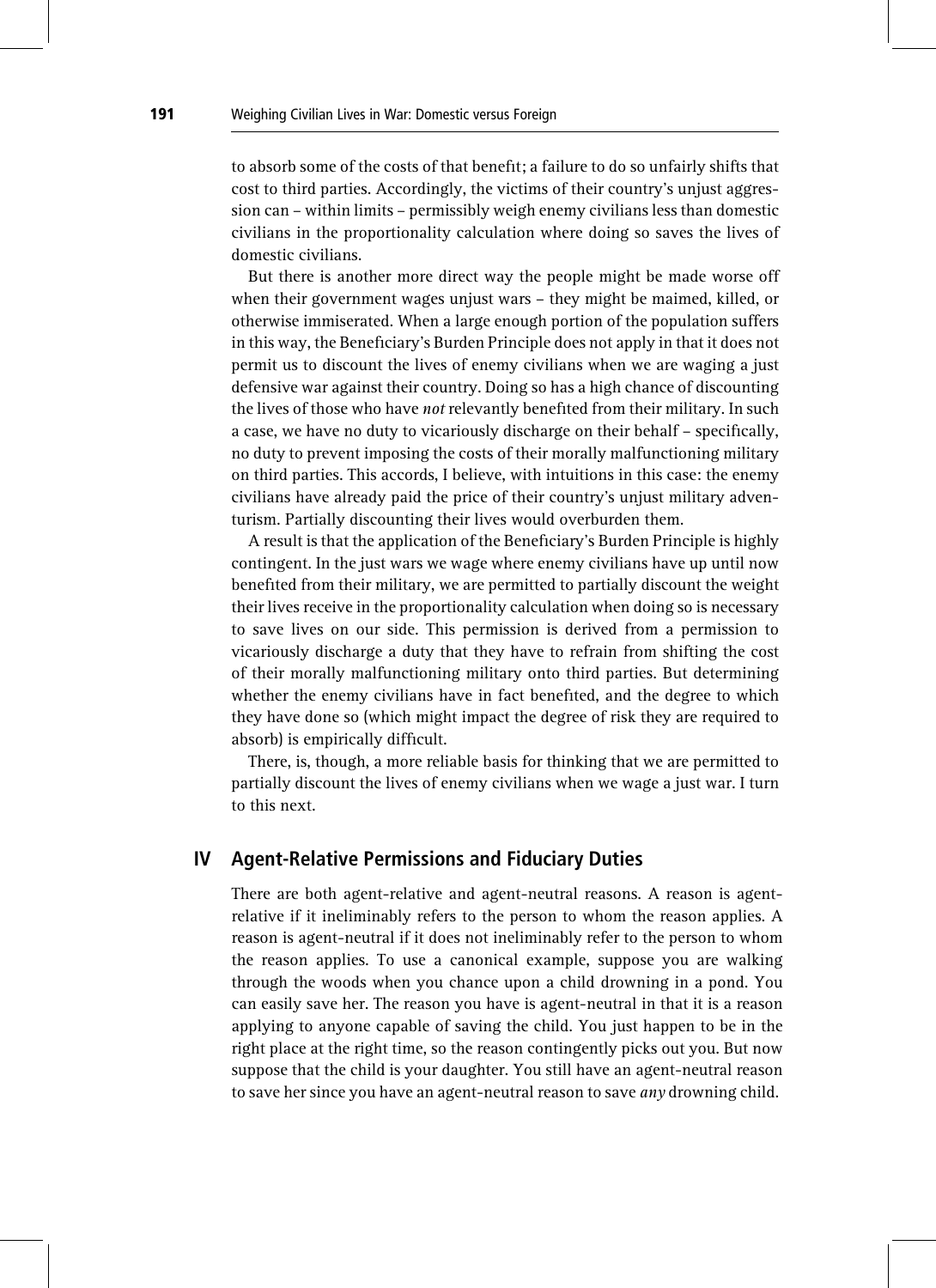But because she is your daughter, you also have an agent-relative reason to save her because she is *your* child. The special relation you bear to her gives you a reason to save her – a reason that makes ineliminable reference to the child's parents.

If agent-neutral reasons, such as the reason to promote overall well-being, are left unchecked, they will overwhelm our lives by forcing us to abandon our personal projects that fail to maximize the overall good. These personal projects are partly constitutive of our practical identity. They are our ground level, long-term commitments which, from our own point of view, make our lives worth living and our actions worth undertaking. To threaten these commitments is to threaten, in a real sense, who we are. An account of morality forcing us to abandon suboptimal personal projects is neither psychologically plausible nor normatively desirable.

To address this worry, several philosophers have argued that agent-neutral reasons are defeasible – specifically, by a certain type of agent-relative reason yielding an agent-relative permission to act in accordance with our personal projects. There are, at the broadest level of generalization, two types of arguments in favor of agent-relative permissions: derivative and non-derivative arguments.

According to derivative arguments for agent-relative permissions, consequentialist reasons to make things go impersonally best ground agent-relative permissions to give special weight to personal projects. This is because a doctrine forcing us to abandon any and all suboptimific personal projects would be psychologically devastating to its adherents, thereby failing to maximize the impersonal good. In this respect consequentialism is partially selfeffacing; we are permitted to act *as if* there is no requirement to maximize the impersonal good because deliberating from that standpoint is more likely to maximize the impersonal good. Peter Railton is best known for this kind of argument for agent-relative permissions.<sup>6</sup>

According to the most popular non-derivative arguments for agent-relative permissions, our moral permission to pursue personal projects without regard for whether doing so makes thing go impersonally best is grounded either in (1) the intrinsic personal value manifest in the permitted project or in (2) the more general value of having "space" in which to pursue our personal lives free from the tyranny of the impersonal point of view. Thomas Nagel is the most well-known proponent of the first view; Samuel Scheffler is the most well-known proponent of the second.<sup>7</sup>

Thomas Nagel points out that from an impersonal point of view, we determine whether we should act in accordance with a personal project by evaluating it

 $6$  Railton, P. (1984). Alienation, Consequentialism, and the Demands of Morality. Philosohy & Public Affairs, 13(2), 134–71.

<sup>7</sup> Nagel, T. (1989). The View From Nowhere. Oxford: Oxford University Press; Scheffler, S. (1982). The Rejection of Consequentialism. Oxford: Oxford University Press.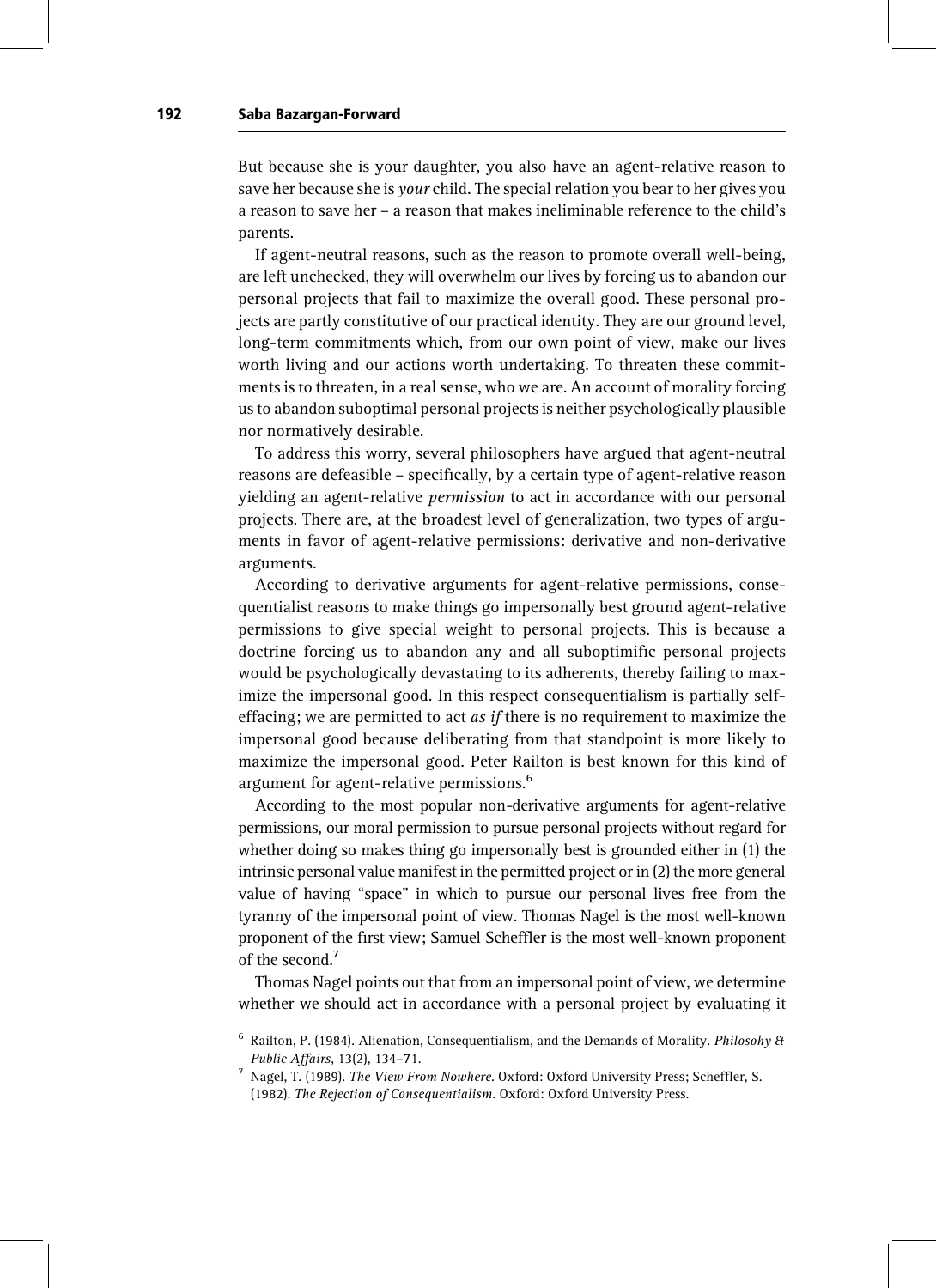solely according to whether there are agent-neutral reasons to act in accordance with that project. Most personal projects will be sub-optimific and will thus fail the test. But he argues that personal projects generate their own values, intelligible only from the point of view of the individual adopting that personal project – that is, only from a personal point of view. These values are real; they speak in favor of acting in accordance with the project, though only for those whose project it is. Accordingly, the reasons those values generate are agentrelative, in that they ineliminably reference the bearer of the personal project generating the reason. Thus agent-neutral reasons do not exhaust the reasons you have to undertake the various pursuits that you value – whether it is child raising, mountain climbing, or stamp collecting. Agent-neutral reasons, then, are defeasible: a sufficiently important agent-relative reason can provide an allthings-considered justification for undertaking ends for which there are agentneutral reasons to reject.

This does not mean, however, that our personal projects are inviolable. My personal project of collecting designer jeans will yield an agent-relative reason not to ruin mine by wading into a pond to save a drowning child. But the values that this personal project generates are simply not important enough to outweigh the agent-neutral reasons to save the child. This is one way that personal projects are violable, even assuming a framework in which such projects generate agent-relative reasons. In this case the agent-relative reasons are "still there" – they count in the moral calculus – but ultimately the agentneutral reason to save the child carries the day.

Samuel Scheffler also worries about the tyranny of agent-neutral reasons – that they threaten to overwhelm our personal lives. But Scheffler's strategy is to argue that each of us has an agent-relative prerogative to refrain from doing what makes things go impersonally best. This gives us space to pursue our impersonally sub-optimific projects. The prerogative is agent-relative in that each person has a special permission to pursue her own sub-optimific projects; this reason does not extend to a permission to help others pursue their sub-optimific projects. On this view, the value of a protected space of conduct is defeasible. This prerogative to act sub-optimifically does not allow us to pursue just any personal projects. Some projects – such as those aiming at rights violations – ought not to be protected on the ground that they are not the sorts of projects that we should have freedom to pursue.

Whether we take Scheffler's, Nagel's, or some other non-derivative or derivative account of what grounds agent-relative reasons, they all have at least one thing in common: they permit each individual to give extra weight to her own life over the life of a stranger when deciding between the two (provided that she has done nothing to waive or forfeit her right to life).

So, for example, I might have an agent-relative permission to save my own life rather than the lives of two strangers. But this agent-relative permission to give extra weight to my own life does not provide an otherwise uninvolved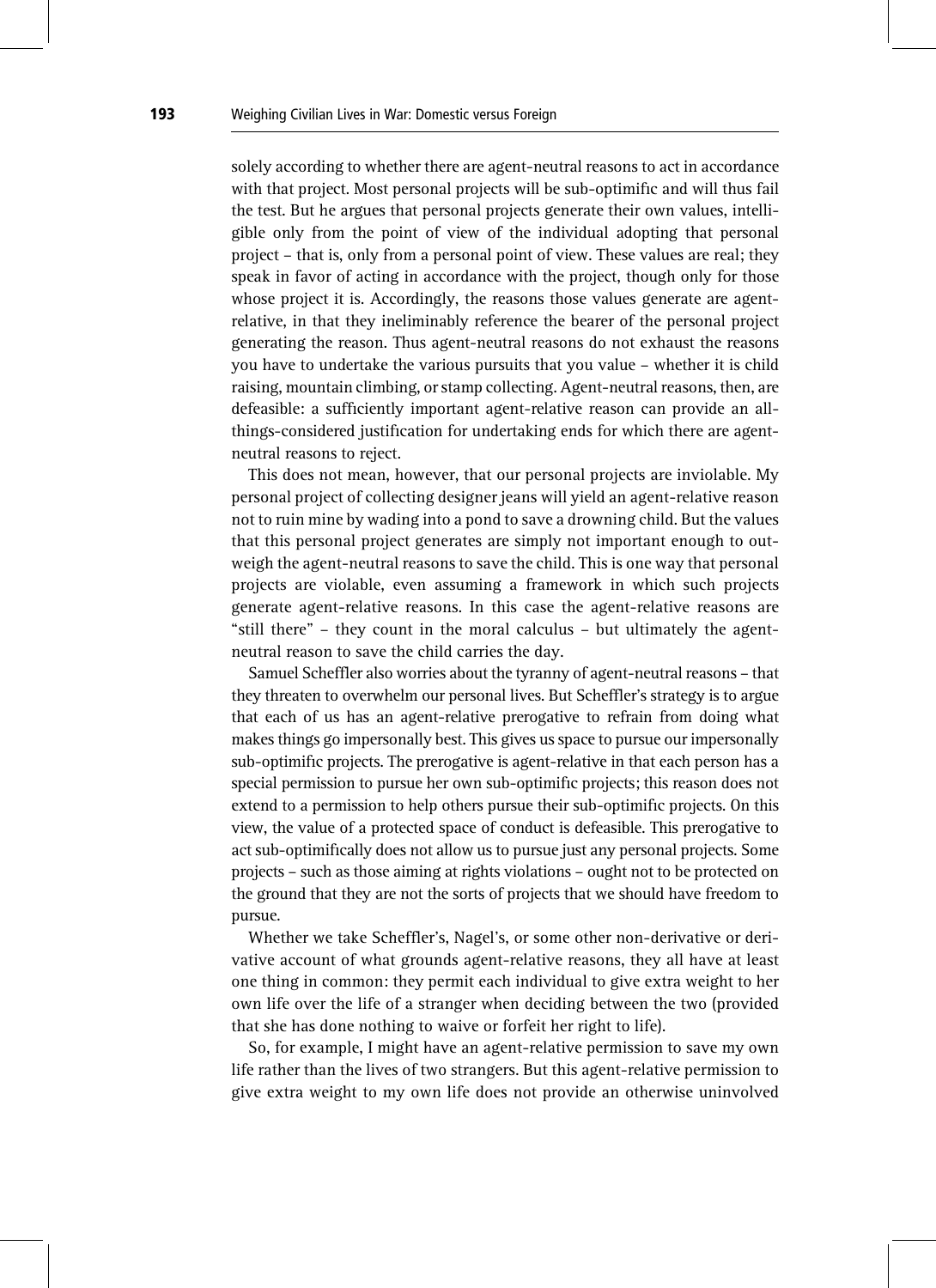third party with a permission to save my life over the lives of two other strangers. But it is possible, or so I argue, to vest an agent-relative permission in a third party, thereby permitting that party to give the extra weight to your life that you are permitted to give. Put differently, the right to act in accordance with an agent-relative permission to give extra weight to your own life can function as a fiduciary right – a right that belongs to you, but which you have vested in someone else who can thereby vicariously discharge that right on your behalf.

Suppose you and two others are drowning and your bodyguard can either save you or the two others; she is permitted to save you. A bodyguard can act in this sub-optimific way even though her own life and ground-level interests are not at stake because her charge has vested his agent-relative permission to give his own life extra weight in the bodyguard.

But why believe that agent-relative permissions, which are generally thought to be ineliminably first personal, can function as a fiduciary right? Examining the role that agent-relative permissions play helps answer this.

Agent-relative permissions are important practically in that they allow us to live recognizably independent lives. They are also important (as I pointed out) in that they manifest our status as self-originating sources of ends. Because these agent-relative protections are so important, there is reason to think that we possess the power to recruit others to help us further these protected ends.<sup>8</sup> This is why the bodyguard in whom I vest my right to selfdefense has an agent-relative reason to give extra weight to  $mv$  life. The claim that we cannot legitimately ask others for assistance in furtherance of the ends that agent-relative protections vouchsafe belies the supposed importance of those protections if it turns out that those from whom we ask assistance – such as the bodyguard – are not permitted to give extra weight to those supposedly protected ends. (Indeed this restriction against vesting our agent-relative permissions in others is especially unfair to the severely handicapped. Such a restriction prohibits them practically from giving their own ends the extra weight that they are entitled to give those ends. This is especially troubling when we consider that such protections manifest our status as persons.)

If what I have argued is correct, it is possible (by means that I have not articulated here) to vest our right to self-defense in others. Something like this is what happens when our country wages a just defensive war. Our soldiers are fighting on our behalf in the sense that they are relevantly like our bodyguards. Inasmuch, we vest in them our right to give our lives extra weight (or, put alternatively, to partially discount the weight that lives of enemy civilians receive) in cases where our soldiers have to weigh our lives against the lives of enemy civilians.

<sup>&</sup>lt;sup>8</sup> Cécile Fabre makes a similar point in Fabre C. (2012). Cosmopolitan War. Oxford: Oxford University Press, pp. 201–2.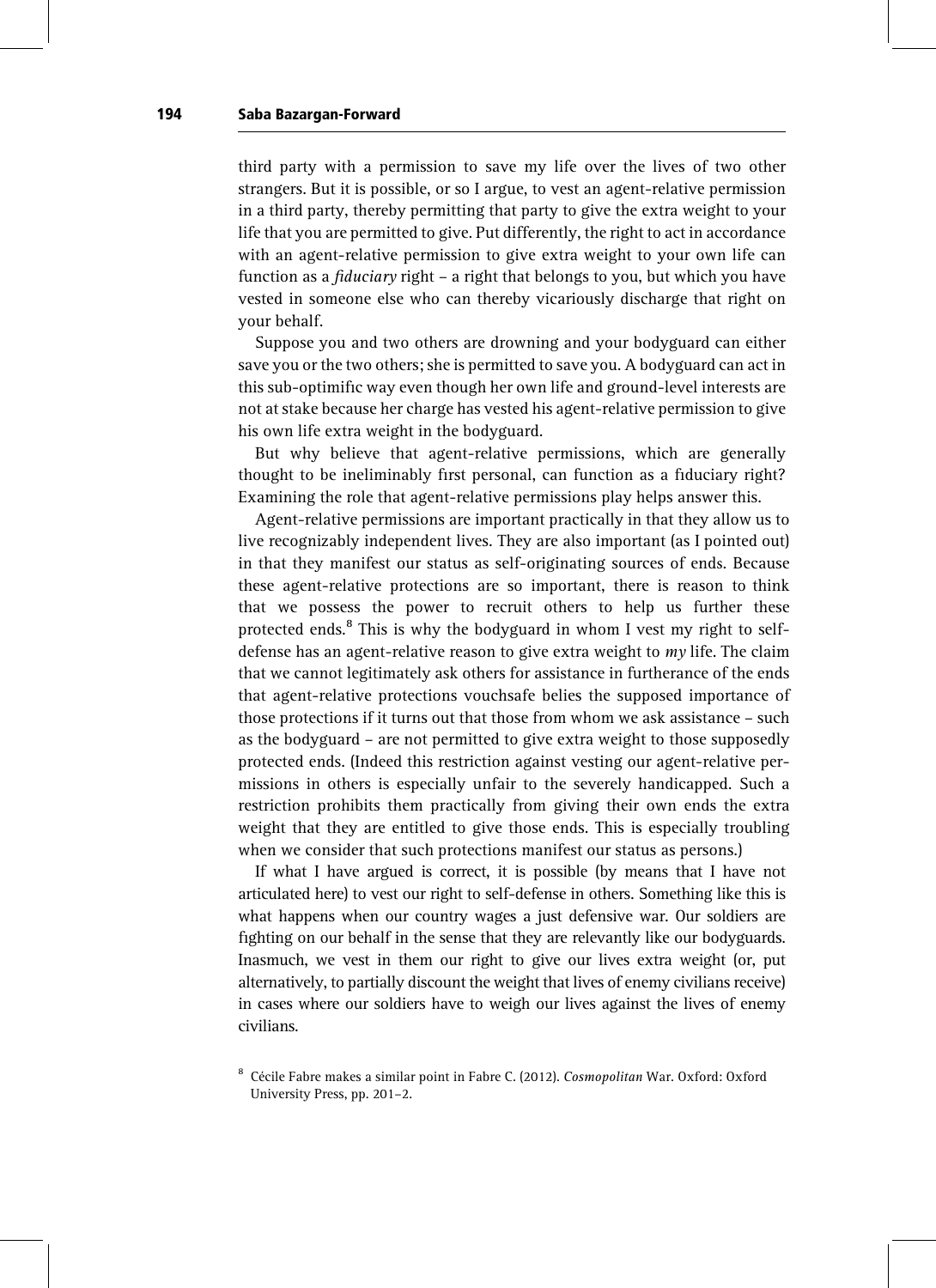If this is correct, then soldiers waging a just war can partially discount the lives of enemy civilians in the calculation of proportionality when they are acting in furtherance of the goal of saving the lives of domestic civilians. This does not entitle them to target enemy civilians, of course. But it does suggest that soldiers waging a just war are permitted to inflict more collateral harms that just war ethicists might have thought, when doing so is necessary to save the lives of domestic civilians.

Against this, one might raise the following point: though an individual who has not waived or forfeited her right can refrain from saving two to save herself, no such individual can permissibly kill an innocent – even collaterally – to save herself. Since we have no such right, we cannot vest such a right in soldiers fighting on our behalf. So it seems that soldiers fighting a just war cannot partially discount the lives of enemy civilians they collaterally kill in furtherance of saving our own lives after all.

It is true that an individual cannot collaterally kill an innocent when necessary to save her own life. But we need not think otherwise to show that those in whom we have vested our right to self-defense can partially discount the weight of enemy civilians. Suppose that the agent-relative reason I have to weigh my own life more heavily permits me to multiply the value of my life by 1.2. Or, put alternatively, it permits me to partially discount the weight of the lives of other innocents by multiplying the value of those lives by 0.8. Now suppose that I am permitted to kill an innocent only if doing so is necessary to avert 50 times the amount of weighted harm that the killing consists in. (These numbers are largely arbitrary – the same point can be made by filling in different values.) I would therefore not be permitted to kill an innocent even if doing so saves me, because the amount of good it does is only 1.2 times greater. But suppose that 42 people have vested their right to life in a bodyguard. Now suppose that the only way that the bodyguard can save the lives of those 42 people is by killing an unjust aggressor – but doing so will collaterally kill one by-standing innocent person. Now, if each of these 42 has vested in the bodyguard their right to multiply the weight that their lives receive by 1.2., then this means that the bodyguard can multiply the value of the 42 by 1.2, which is 50.4. The bodyguard then does indeed avert more than 50 times the weighted harm that the collateral killing of the innocent consists in. Put differently, a stranger cannot kill one to save 42; but a bodyguard can, even though none of those 42 is individually permitted to collaterally kill one to save herself.

The lesson is that even if a vested fiduciary right to weigh a life more heavily is not strong enough to warrant killing an innocent collaterally to save the individual who vested that fiduciary right, it can still affect the permissibility of inflicting collateral deaths when the numbers get high enough. And this is precisely what happens in war.

If this is correct, we are indeed permitted to partially discount the value of the lives of enemy civilians provided that we are waging an unjust war with an aim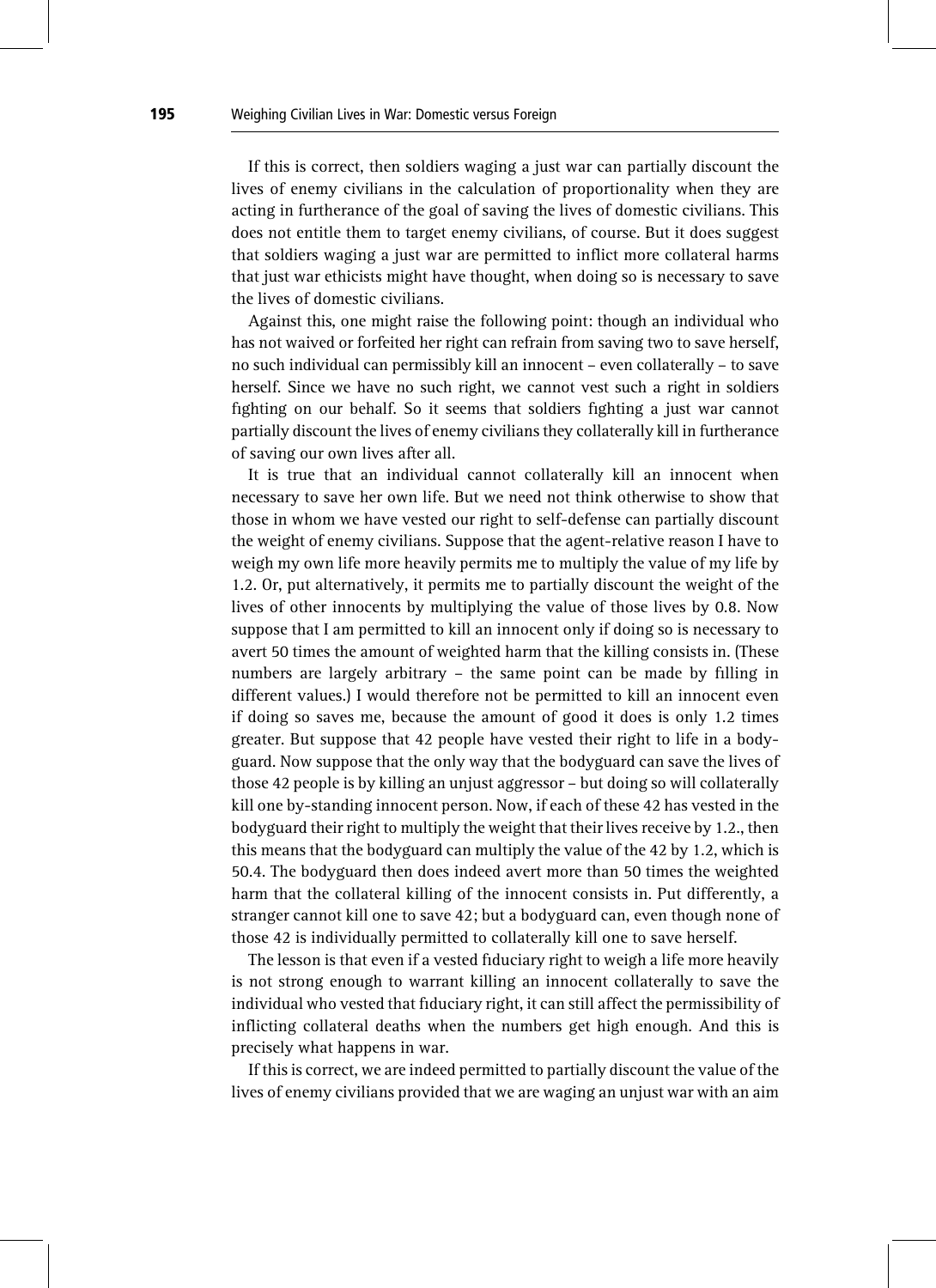of saving the lives of domestic civilians. Note that if we are waging an unjust war, we are not permitted to do this discounting because we in general have no agent-relative permission to grant extra weight to our own lives when the individuals in whom we vested that right precipitate the threat to our lives. For example, suppose that we hire a bodyguard who against our wishes proceeds to endanger our lives by attacking our neighbors; they can repel the attack only by inflicting collateral damage on us. Though we too are victims here, the bodyguard cannot defend us by discounting the lives of the neighbors on our behalf. This is not because we have contributed to the bodyguard's aggression and thereby forfeited our defensive rights. (We can stipulate that there is no sense in which we caused the bodyguard to attack the neighbors; she did so for her own reasons and would have done that anyway.) Rather, the reason the bodyguard cannot discount the value of the neighbors' lives in defending us is that the bodyguard is the one who wrongly created the situation in which we need to be defended in the first place. This invalidates the duty to discharge the vested right of self-defense for the same reason that individuals in general cannot permissibly invoke a right of self-defense against justified aggression: there is no permissible defense against justified defense. Since the bodyguard unjustly aggressed, she can no longer invoke the *vested* right of self-defense, since doing so would, in effect, give her a right to defend against justified defense. The individuals who vested the right in the bodyguard can, however, exercise their right of self-defense directly since it is not they who unjustly aggressed; nor are they (by hypothesis) responsible for their bodyguard's aggression.

It is impossible, then, for us to vest a right of self-defense in an unjust aggressor when that aggressor is the one who created the situation endangering our rights in the first place. So if I am correct in characterizing the military as an institution in which we have vested a right to self-defense, that vested right provides a permission to vicariously discount the value that enemy civilians lives receive (or, put differently, augment the weight that domestic lives receive) in situations where the military has to decide between collaterally harming enemy civilians and allowing harms to befall domestic civilians. But this is only if the military has not wrongly created the situation in which the lives of the domestic civilians are in danger in the first place – that is, only if the military is not fighting in furtherance of unjust aims, or just aims unjustly.

### V Implications

Note that the argument I have presented in favor of the view that we can partially discount the weight of enemy civilians when waging a just war does not rely on an agent-relative permission to weigh the lives of co-nationals more heavily. It is not, for example, because the Turkish military is protecting fellow Turkish nationals that they are permitted to augment the value that their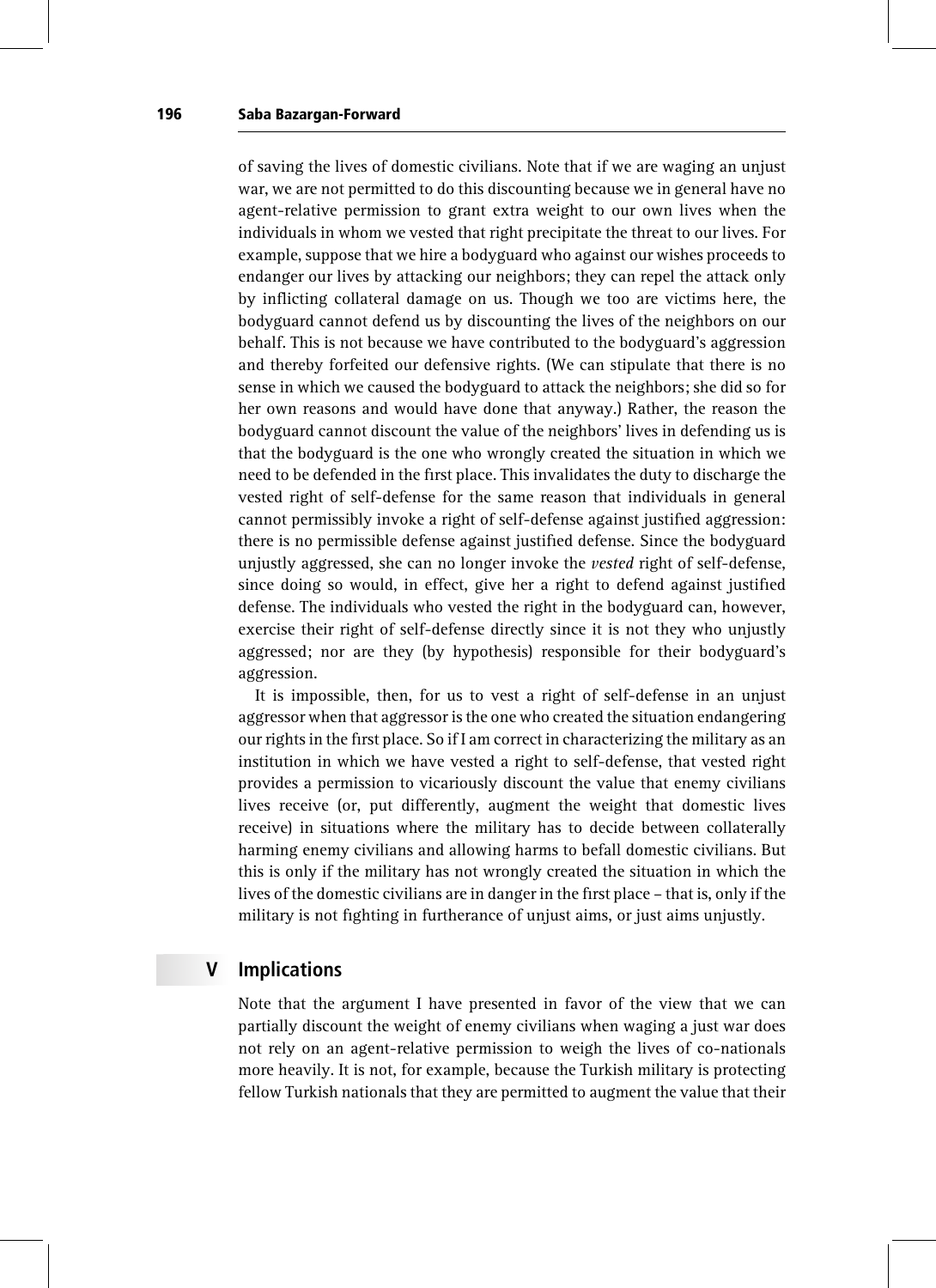lives receive in the proportionality calculation. There is nothing special about sharing nationality per se. Rather, it is because Turkish nationals have vested their right to self-defense in their country's military that the latter is permitted to augment the value that their lives receive, by acting vicariously in accordance with the fiduciary right of self-defense.

Thomas Hurka considers a permission grounded in co-national partiality and rightly casts doubt on how much weight it can bear – though I am even more pessimistic about its prospects than he is. $9$  Suppose an American must choose between saving 100 American nationals or 105 French nationals; it is absurd to claim that the American in virtue of sharing the same background as the victims is permitted to save the fewer number of lives. But if what I have argued is correct, an American soldier might indeed be permitted to save her own civilians, not because she is permitted to be biased in favor of Americans, and not because they share a background and culture, but because those American have antecedently vested in her an agent-relative permission to weigh their lives more heavily. In theory, this right could be vested in anyone of any background – it just so happens that it tends to be done in accordance with national identity. But this concomitance tempts the spurious view that it is national partiality rather than something else – namely, vested rights – that grounds the permission soldiers have to grant the lives of domestic civilians extra weight.

So the permission to weigh the lives of domestic civilians more heavily is jurisdictional, in the way that the obligations of police officers or firefighters are jurisdictional; the duties pertain to a particular population not because they share a common background but because it is that population that vested the relevant fiduciary rights. An important upshot of these grounds for giving extra weight to the lives of domestic civilians is that, unlike grounds of conational partiality, it is fully compatible with the sort of cosmopolitan approach to the morality of war animating post-Walzerian, revisionist treatments.

Consider the following real-life example. In 1980, Iraq under Saddam Hussein launched an unprovoked invasion of Iran in the midst of the chaos following Iran's Islamic revolution. Iraq had two ultimate aims: to prevent the spread of Iran's revolutionary fervor to Iraq's long-suppressed Shia majority and to gain control over Iran's natural resources (specifically those in Khuzestan) as well as the Arvand River waterway. Iran had, at first, just one ultimate aim: to repel Iraq's attack.<sup>10</sup> Presumably this aim was just; regardless of the legitimacy of the nascent Islamic regime in Iran, the people had a right

 $9$  Hurka, Proportionality in the Morality of War.

 $^{10}\,$  Iran had a chance to end the war in 1982 by accepting antebellum borders. Its failure to do so suggests that the war thereafter no longer had a just aim. For more on the ethics of wars whose aims change over time, see Bazargan, S. (2013). Morally Heterogeneous Wars. Philosophia, 41(4), 959–75.